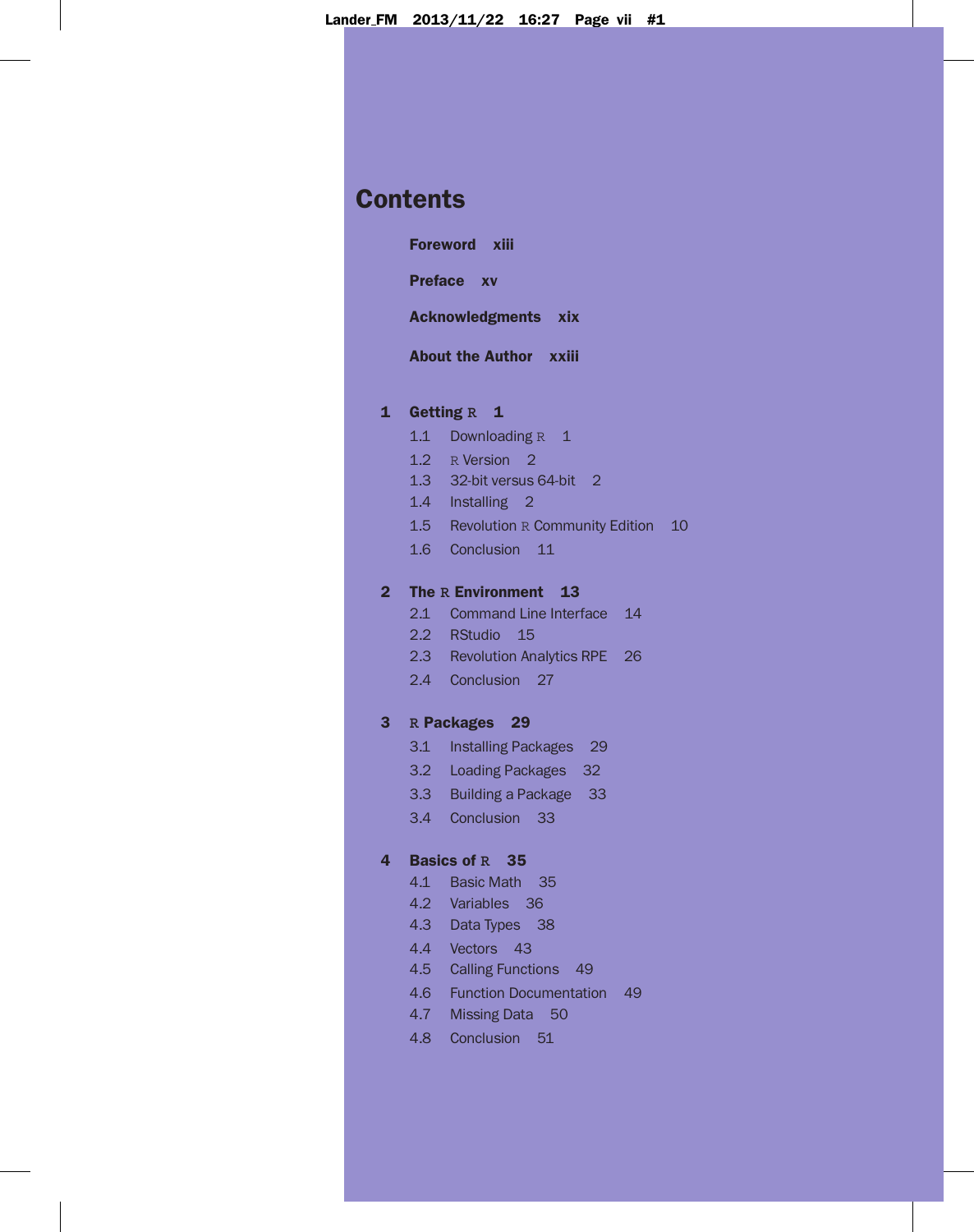viii Contents

#### 5 Advanced Data Structures 53

- 5.1 data.frames 53
- 5.2 Lists 61
- 5.3 Matrices 68
- 5.4 Arrays 71
- 5.5 Conclusion 72

# 6 Reading Data into **R** 73

- 6.1 Reading CSVs 73
- 6.2 Excel Data 74
- 6.3 Reading from Databases 75
- 6.4 Data from Other Statistical Tools 77
- 6.5 R Binary Files 77
- 6.6 Data Included with R 79
- 6.7 Extract Data from Web Sites 80
- 6.8 Conclusion 81

# 7 Statistical Graphics 83

- 7.1 Base Graphics 83
- 7.2 ggplot2 86
- 7.3 Conclusion 98

#### 8 Writing **R** Functions 99

- 8.1 Hello, World! 99
- 8.2 Function Arguments 100
- 8.3 Return Values 103
- 8.4 do.call 104
- 8.5 Conclusion 104

# 9 Control Statements 105

- 9.1 if and else 105
- 9.2 switch 108
- 9.3 ifelse 109
- 9.4 Compound Tests 111
- 9.5 Conclusion 112

# 10 Loops, the Un-**R** Way to Iterate 113

10.1 for Loops 113

10.2 while Loops 115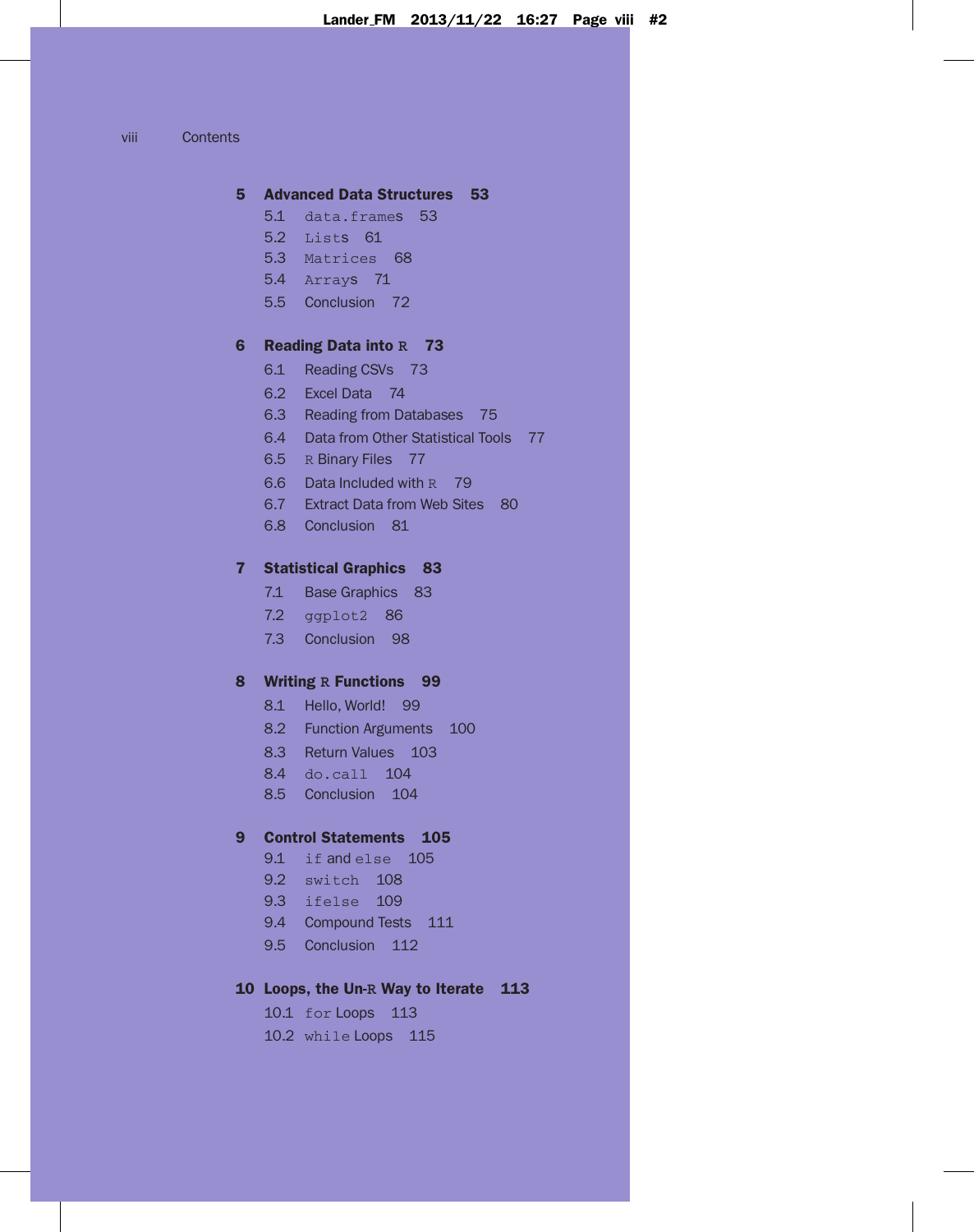Contents ix

10.3 Controlling Loops 115 10.4 Conclusion 116

# 11 Group Manipulation 117

11.1 Apply Family 117 11.2 aggregate 120 11.3 plyr 124 11.4 data.table 129 11.5 Conclusion 139

# 12 Data Reshaping 141

12.1 cbind and rbind 141 12.2 Joins 142 12.3 reshape2 149 12.4 Conclusion 153

#### 13 Manipulating Strings 155

13.1 paste 155

13.2 sprintf 156

- 13.3 Extracting Text 157
- 13.4 Regular Expressions 161
- 13.5 Conclusion 169

# 14 Probability Distributions 171

14.1 Normal Distribution 171

- 14.2 Binomial Distribution 176
- 14.3 Poisson Distribution 182
- 14.4 Other Distributions 185
- 14.5 Conclusion 186

#### 15 Basic Statistics 187

- 15.1 Summary Statistics 187 15.2 Correlation and Covariance 191 15.3 T-Tests 200
- 15.4 ANOVA 207
- 15.5 Conclusion 210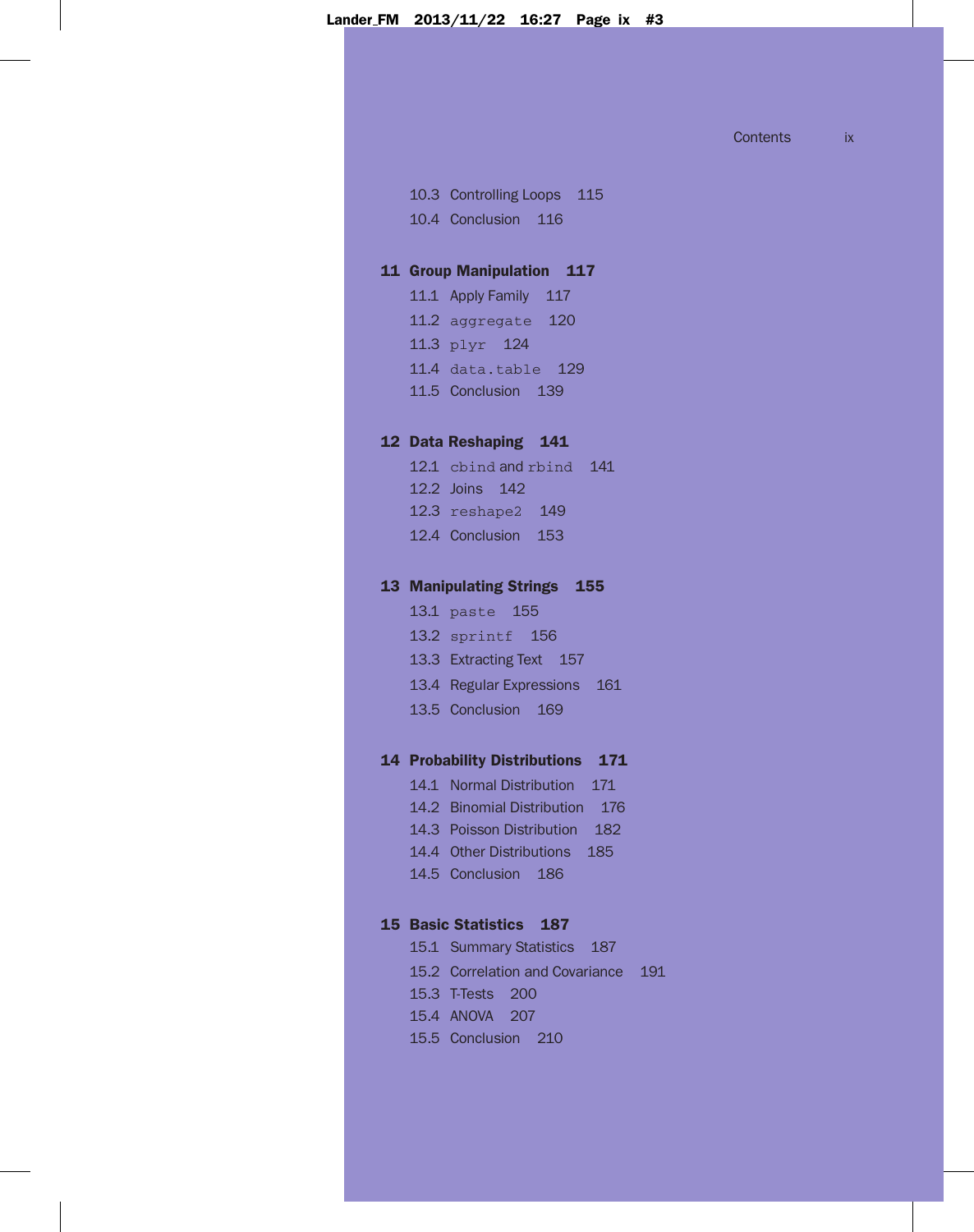x Contents

# 16 Linear Models 211

- 16.1 Simple Linear Regression 211
- 16.2 Multiple Regression 216
- 16.3 Conclusion 232

# 17 Generalized Linear Models 233

- 17.1 Logistic Regression 233
- 17.2 Poisson Regression 237
- 17.3 Other Generalized Linear Models 240
- 17.4 Survival Analysis 240
- 17.5 Conclusion 245

# 18 Model Diagnostics 247

- 18.1 Residuals 247
- 18.2 Comparing Models 253
- 18.3 Cross-Validation 257
- 18.4 Bootstrap 262
- 18.5 Stepwise Variable Selection 265
- 18.6 Conclusion 269

# 19 Regularization and Shrinkage 271

- 19.1 Elastic Net 271
- 19.2 Bayesian Shrinkage 290
- 19.3 Conclusion 295

# 20 Nonlinear Models 297

- 20.1 Nonlinear Least Squares 297
- 20.2 Splines 300
- 20.3 Generalized Additive Models 304
- 20.4 Decision Trees 310
- 20.5 Random Forests 312
- 20.6 Conclusion 313

# 21 Time Series and Autocorrelation 315

21.1 Autoregressive Moving Average 315 21.2 VAR 322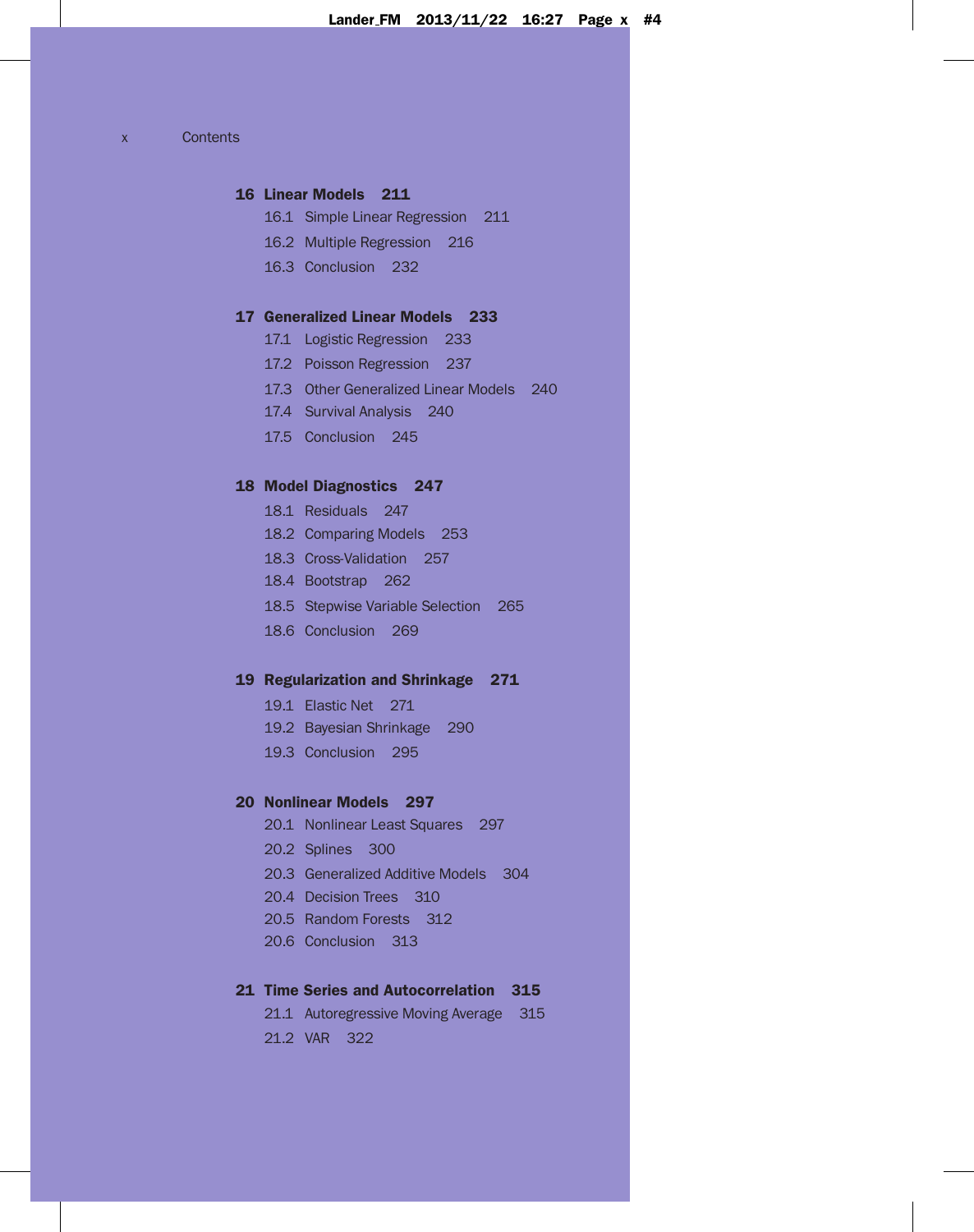Contents xi

21.3 GARCH 327 21.4 Conclusion 336

#### 22 Clustering 337

- 22.1 K-means 337
- 22.2 PAM 345
- 22.3 Hierarchical Clustering 352
- 22.4 Conclusion 357

# 23 Reproducibility, Reports and Slide Shows with **knitr** 359

- 23.1 Installing a LATEX Program 359
- 23.2 **LATEX Primer** 360
- 23.3 Using knitr with LATEX 362
- 23.4 Markdown Tips 367
- 23.5 Using knitr and Markdown 368
- 23.6 pandoc 369
- 23.7 Conclusion 371

# 24 Building **R** Packages 373

- 24.1 Folder Structure 373
- 24.2 Package Files 373
- 24.3 Package Documentation 380
- 24.4 Checking, Building and Installing 383
- 24.5 Submitting to CRAN 384
- 24.6 C++ Code 384
- 24.7 Conclusion 390

# A Real-Life Resources 391

- A.1 Meetups 391
- A.2 Stackoverflow 392
- A.3 Twitter 393
- A.4 Conferences 393
- A.5 Web Sites 393
- A.6 Documents 394
- A.7 Books 394
- A.8 Conclusion 394